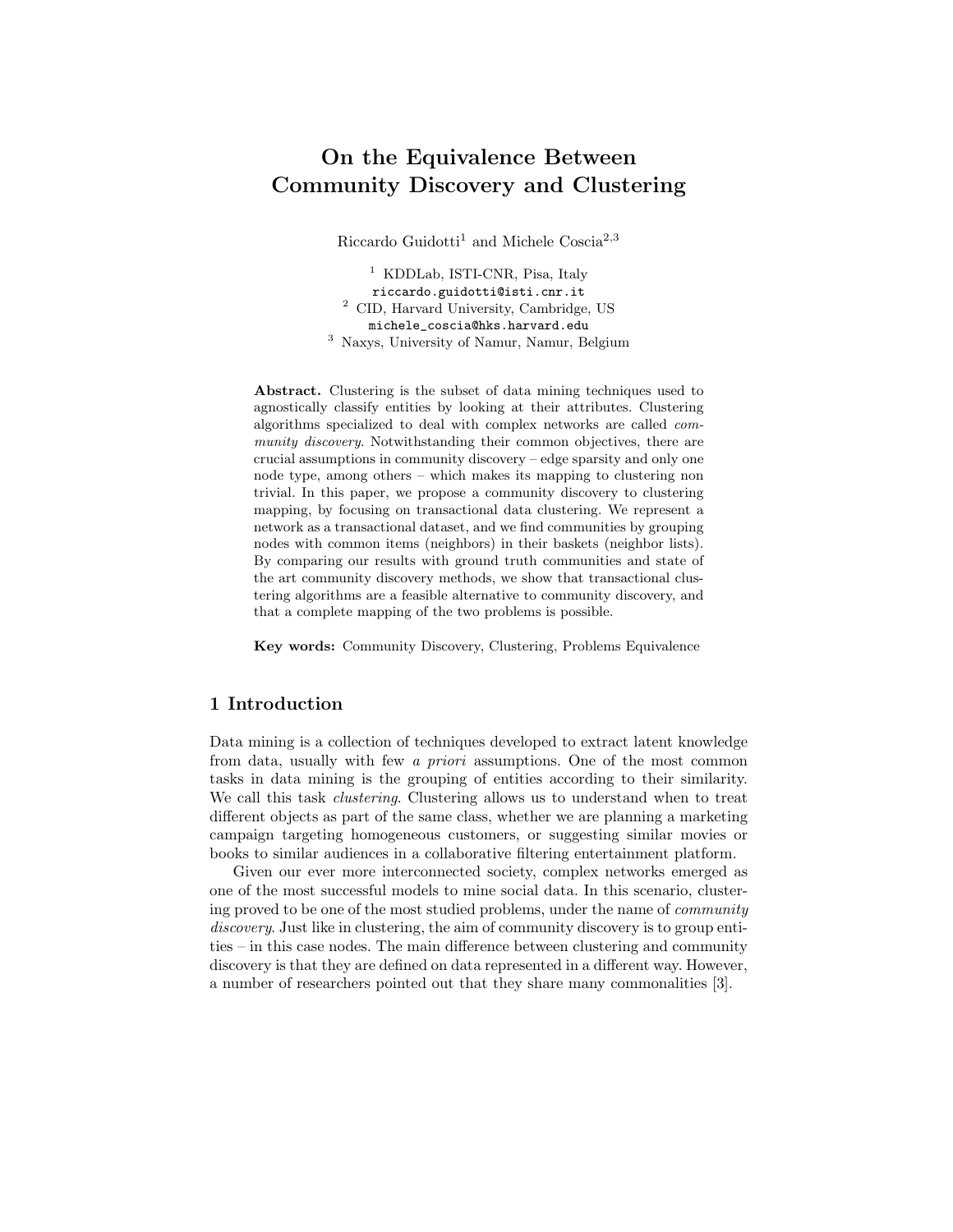#### 2 R. Guidotti, M. Coscia

Still, one cannot trivially apply community discovery to solve clustering and vice versa. Notwithstanding their similarities, there are important differences in the approaches. Community discovery assumes sparse connections [3], while clustering can work with dense datasetsc [17]; in clustering we usually deal with attributes with multiple types, while community discovery usually deals with a single attribute type – edges – often binary, in the case of unweighted networks.

In this paper, we propose a community discovery  $\rightarrow$  clustering mapping. To do so, we narrow down to the specific clustering problem defined for transactional data: the task of grouping baskets sharing common subsets of items. This allows us to represent a network as a transactional dataset, in which each node is a basket containing its ego-network. Then, by applying transactional clustering algorithms, we group nodes sharing common neighbors.

We perform this operation on networks with ground truth communities, i.e., indicating the real communities of the nodes. We compare the result of transactional clustering algorithms with state of the art community discovery. We find that transactional clustering provides similar results when compared with it.

Our results have a number of consequences. They suggest that the community discovery  $\rightarrow$  clustering mapping is feasible: notwithstanding their differences, it is possible to map one problem into the other. This enlarges the toolbox of researches looking for network communities: by applying our mapping, they could tap into a whole new set of algorithms that previously were not considered for their problem. Our results open the way to a complete community discovery  $\leftrightarrow$  clustering, which still eludes us, but for which we provide a roadmap.

## 2 Related Work

In the literature we find a limited number of works on the relationship between community discovery and clustering of transactional data.

In [9] the authors offer an in-depth comparative review of methods for clustering directed networks along two orthogonal classifications: one focuses on methodological principles, while the other classifies methods from the viewpoint of their assumptions about what a good cluster in a directed network is.

The authors of [10] try to discover communities in social networks through a spectral clustering method that makes full use of the network features. The core members are used for mining communities and it also exploits Page Rank for the spectral clustering initialization, to avoid the sensitivity to the initial centroids.

In [20] the authors face the community discovery problem by using Nonnegative Matrix Factorization (NMF). NMF is a powerful interpretable tool with a close relationship with clustering methods. They target different types of networks (undirected, directed and compound) using three different NMF techniques: Symmetric NMF, Asymmetric NMF and Joint NMF.

In [14] the authors present a multi-level algorithm for graph clustering using simulating stochastic flows. The graph is coarsened to a manageable size, and then the algorithm performs on it a small number of iterations of flow simulations. The graph is successively refined with flows from the previous graph used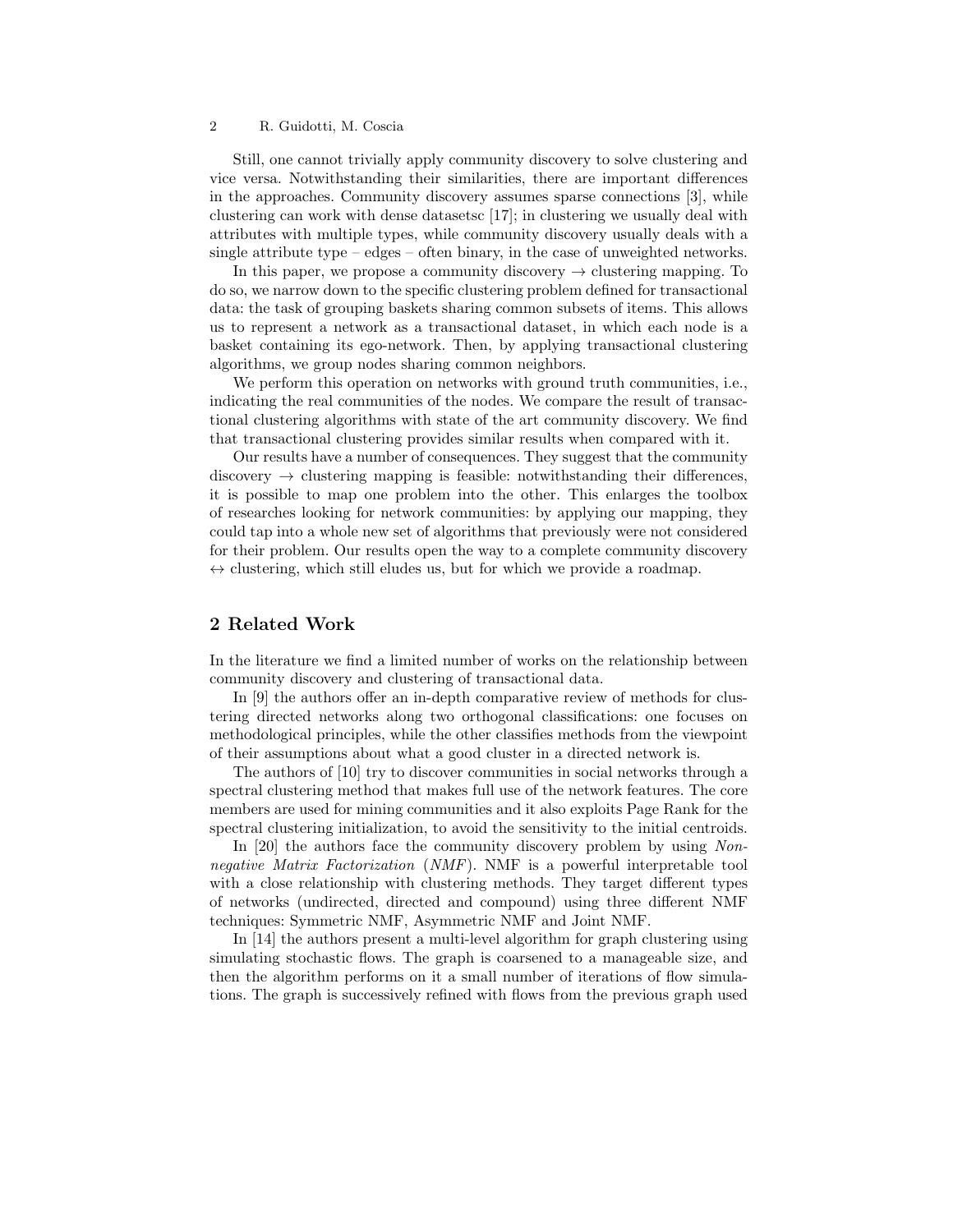as initializations for brief flow simulations on each of the intermediate graphs. Finally, the high-flow regions of the final refined graph are clustered together, with regions without any flow forming the natural boundaries of the clusters.

In [18] we have a clustering method for learning a binomial mixture model in RNA graphs, to process text represented as graphs in the field of bioinformatics. Textual data is analyzed also in [8], where the authors study the relations of text with topics and communities. They propose a hierarchical community model distinguishing community cores from affiliated members. The method identifies potential cores as seeds of communities through relation analysis and eliminates the influence of initial parameters through an attribute-based core merge process.

The authors of [7] present a clustering algorithm for reducing the visual complexity of a large network by temporarily replacing a set of nodes in clusters with abstract nodes. The approach defines a node similarity measure used to build a similarity matrix. The linkage pattern of the graph is thus encoded into the similarity matrix, and then one obtains the hierarchical abstraction of densely linked subgraphs by applying the k-means algorithm [17] to the matrix.

Even though in a certain sense all the works described above consider simultaneously both community discovery and clustering, this is done only for practical purposes. Here, we consider this mapping in a principled way, not to find a good heuristic, but to overcome the differences between the two problems and using existing techniques in one problem to solve the other.

## 3 Problem Definition

In this section we first define the problem of community discovery in complex networks. Then, we define the problem of clustering transactional data. Finally, we offer a mapping of the two, suggesting possible avenues for their equivalence.

**Community Discovery (CD)**. Let  $G = (V, E)$  be a graph, where V is the set of nodes in the graph, and  $E \subset V \times V$  is the set of edges, or node pairs. In  $CD$ , we start from the assumption that membership to  $E$  is not random, but it follows an unknown function  $f$ . Function  $f$  governs the probability of two nodes i and j to be connected. There are different ways to model  $f$ , each one of them implying a different definition of what a community is [3].

In the following, we adopt the branch of community discovery assuming that nodes have unobserved attributes from a set A, and the more attributes two nodes have in common the more likely they will be part of the same community<sup>1</sup>. If  $P = \{p_1, \ldots p_K\}$ , with  $p \subseteq V$ , is a node partition extracted from the space of all possible partitions of  $V$ , then the aim of community discovery is to find  $argmax_{P} \gamma(A, P)$ , where  $\gamma$  is a function comparing P to the actual node attributes, for instance their mutual information. Note that, if for nodes  $i$  and  $j$  $a_i = a_j$ , then  $f(i, j) \sim 1$ . Therefore, a good partitioning P of the nodes should

 $1$  Note that this is far from being an unproblematic definition [11], but it will do for the scope of this paper.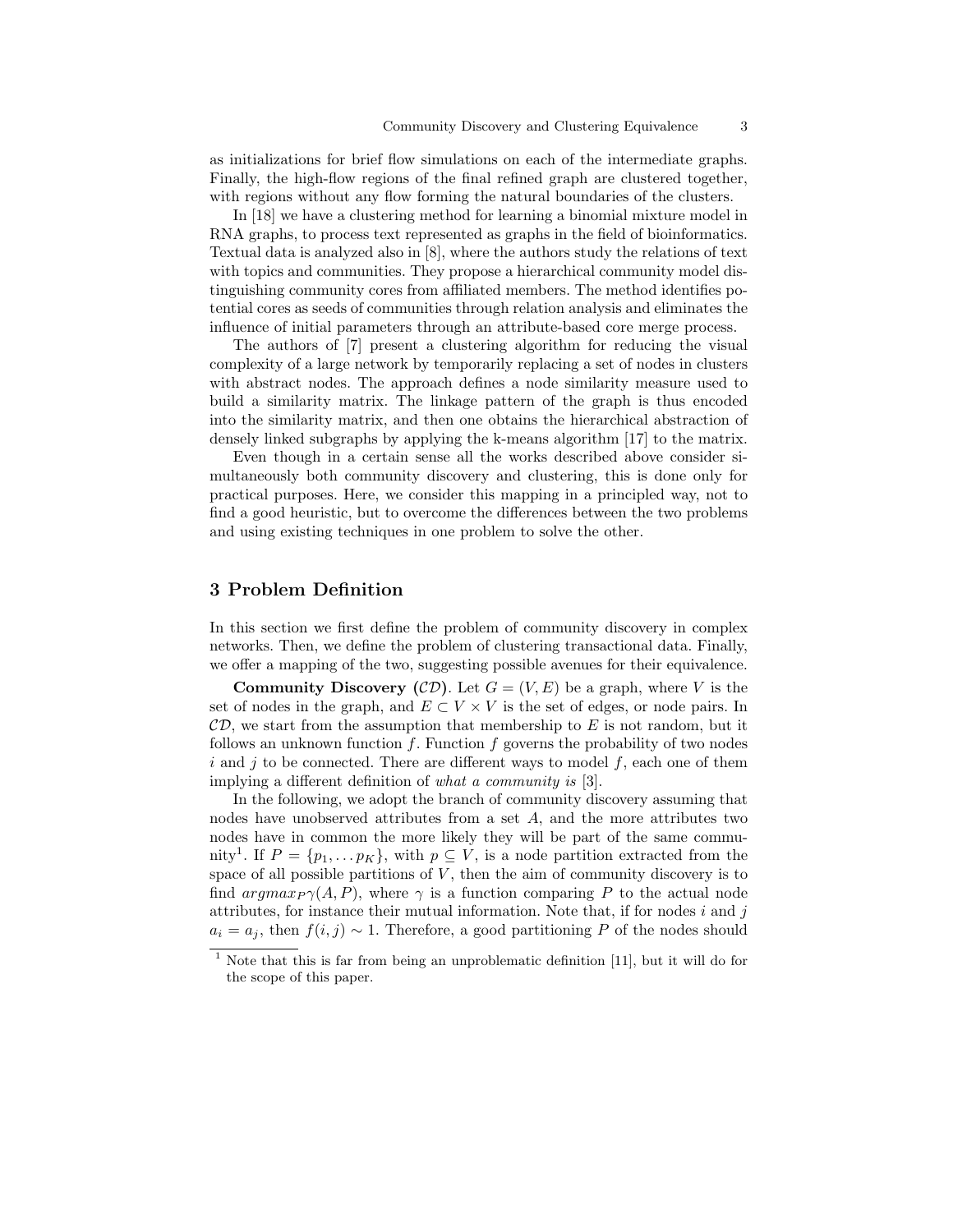

Fig. 1. Transformation of a network (left) into a set of transactions (one for each node, right), passing through the adjacency matrix (middle) of the network.

guarantee that  $P \sim f$ . In other words, if  $p \in P$  and if  $i, j \in p$ , i.e., i and j are part of the same community p, then  $(i, j) \in E$  with high likelihood.

**Transactional Clustering Problem** ( $TC$ ). Moving to  $TC$ , let  $B =$  $\{b_1, \ldots, b_N\}$  be a set of N baskets (transactions) and  $I = \{i_1, \ldots, i_D\}$  a set of D items. A basket  $b_i$  is a subset of items such that  $\emptyset \subset b_i \subseteq I$ . The transactional clustering problem consists in finding the partition  $P$  of  $B$  such that  $argmax_{P} \pi(B, P)$ , where  $\pi$  considers the average size of all baskets pairwise intersection  $b_i \cap b_j$ . Baskets  $b_i, b_j$  belong to the same basket partition  $p \in P$  if they have a large item overlap. Thus, a good partition  $P$  puts together baskets which all share the largest possible subset of items I.

Problems Equivalence. The problem definitions of community discovery  $CD$  and transactional clustering  $TC$  share a similar structure, starting from different input types. We propose a  $\mathcal{CD} \to \mathcal{TC}$  mapping between the two problems and a proper mechanism to transform the  $\mathcal{CD}$  input into a  $\mathcal{TC}$  input. The reasons why we do not propose  $\mathcal{CD} \leftrightarrow \mathcal{TC}$  are discussed at the end of the section.

Let us consider a function  $\Theta$ .  $\Theta$  takes as input a graph G and a node  $i \in V$ , and it returns i and all  $j \in V$  such that  $(i, j) \in E$ . This is the list of direct neighbors of  $i$ , or the set of nodes part of  $i$ 's ego-network. Ego-networks have been successfully adopted to solve the  $CD$  problem [5]. In practice, the output of  $\Theta(G, i)$  for all  $i \in V$  can be seen as the input set B of baskets in the TC problem, containing as items the nodes ids. Fig. 1 shows the transformation of a network into a set of transactions passing through an adjacency matrix. Indeed, a third way to formulate this problem is the factorization of the adjacency matrix [20].

Notice that, given  $\Theta(G, i) = b_i$ , then  $N = D = |V|$ , i.e., the number of baskets is equivalent to the number of items in  $I$  and to the number of nodes in G. Moreover, we have that if  $i \in V$ , then  $i \in I$  too, i.e., each node is an item that can be contained in a basket  $b_j$ . It follows that  $I = V$ .

If a partition P satisfies the objective of  $\mathcal{TC}$ , then all  $b_i$  and  $b_j$  in the same cluster  $p \in P$  share a lot of items from *I*. Since  $I = V$  and  $i, j \in V$ , then we can rewrite the previous sentence as: if P satisfies the objective of  $\mathcal{TC}$ , this means that i and j have a lot of common neighbors k, i.e.,  $f(i,k) \sim 1$  and  $f(j,k) \sim 1$ . In turn, this means that it is likely that both  $a_i = a_k$  and  $a_j = a_k$ . From the transitive property of equivalence, it follows that  $a_i = a_j$ , which implies  $f(i, j) \sim 1$ . Thus, P satisfies  $\mathcal{CD}$  by grouping i and j together.

To sum up: if P satisfies the objective of  $TC$ , then it will also satisfy  $\Theta(CD)$ . As a result of this transformation, we can use algorithms developed to solve the transactional clustering problem to solve the community discovery problem.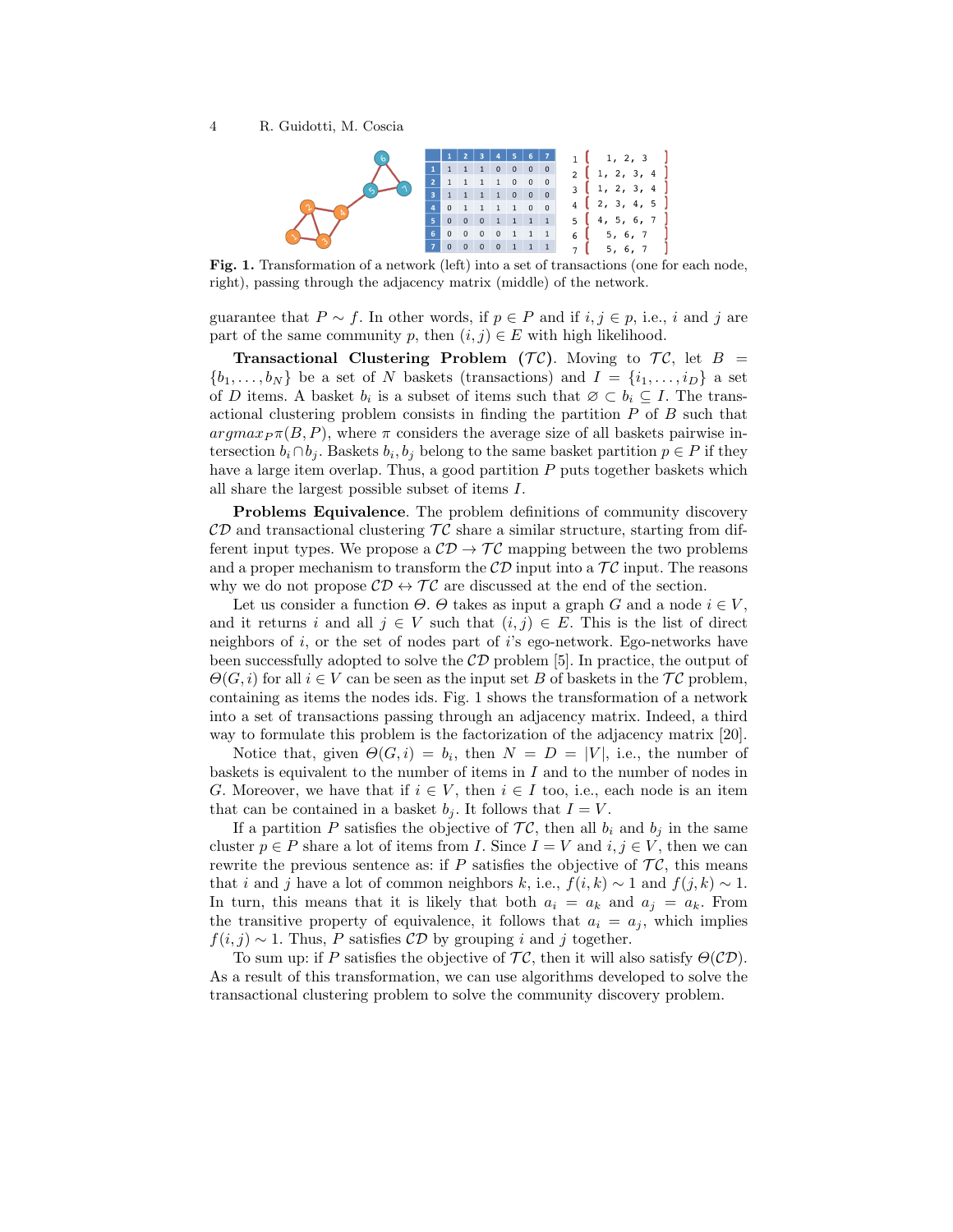We cannot apply  $\Theta$  to B and map  $\mathcal{TC}$  into  $\mathcal{CD}$  because the concept of egonetwork makes no sense in a transactional dataset. To perform such mapping, we need a function  $\Omega = \Theta^{-1}$  that is the functional inverse of  $\Theta$ . However, while  $\Theta$  is a trivial operation on a graph [5],  $\Omega$  is not the same on transactional data.

First,  $\Theta$  has the property of automatically imposing  $I = V$ , which means that a basket  $b_i$  is a set of basket ids. This equivalence is broken in most transactional datasets: I is not the set of basket ids. Therefore, if  $\Omega$  transforms  $b_i = \{i_1, i_2, i_3\}$ into a network, it will result in a bipartite one, with two node classes: B and I. Bipartite community discovery is a different problem from traditional community discovery [3]: for instance, for two nodes  $i, j \in B$  classified in the same p,  $f(i, j) =$ 0, because in a bipartite network  $B$  nodes connect exclusively to  $I$  nodes.

Even if we assume  $I = V$ , in a transactional dataset it is likely that any pair of items will appear at least once in a basket. If  $I = V$ , a naive  $\Omega$  will result in a complete network, where  $E = V \times V$ . In such scenario, algorithms solving  $CD$  break.  $\Omega$  would have to incorporate a criterion for discarding weak edges, which is far from being a solved problem, where naive strategies of filtering low weights fail [4]. For these reasons, we do not pursue the  $CD \leftrightarrow \mathcal{TC}$  mapping, and we focus on the  $\Theta(\mathcal{CD}) \to \mathcal{TC}$  mapping for the rest of the paper.

### 4 Methods

Here, we describe some state-of-the-art methods addressing the community discovery and clustering of transactional data problems. We highlight the similarities and differences between the two classes of algorithms.

#### 4.1 Community Discovery Methods

Louvain [1] is a bottom-up community discovery method maximizing the modularity to discover the node partition. It detects which node-community assignment would maximize the modularity, until there is no possible improvement.

LabProp [12] is a community detection method based on *label propagation*. It follows a bottom-up strategy by initially assigning a different label to each node. Then it iteratively re-labels each node with the label attached to the majority of its neighbors. This process is repeated until no further re-labeling is performed. In LabProp, there is not a measure to maximize, only a condition to respect.

Infomap [13] is a bottom-up community discovery approach which exploits a random walker as a proxy of information flow and then tries to minimize the map equation, which encodes the node identifiers initially assigned.

#### 4.2 Transactional Clustering Methods

Clope  $[22]$  uses a global profit function that tries to increase the intra-cluster overlapping of transaction items by increasing the height-to-width ratio of the cluster items frequency histogram. Clope scans the transactions and it evaluates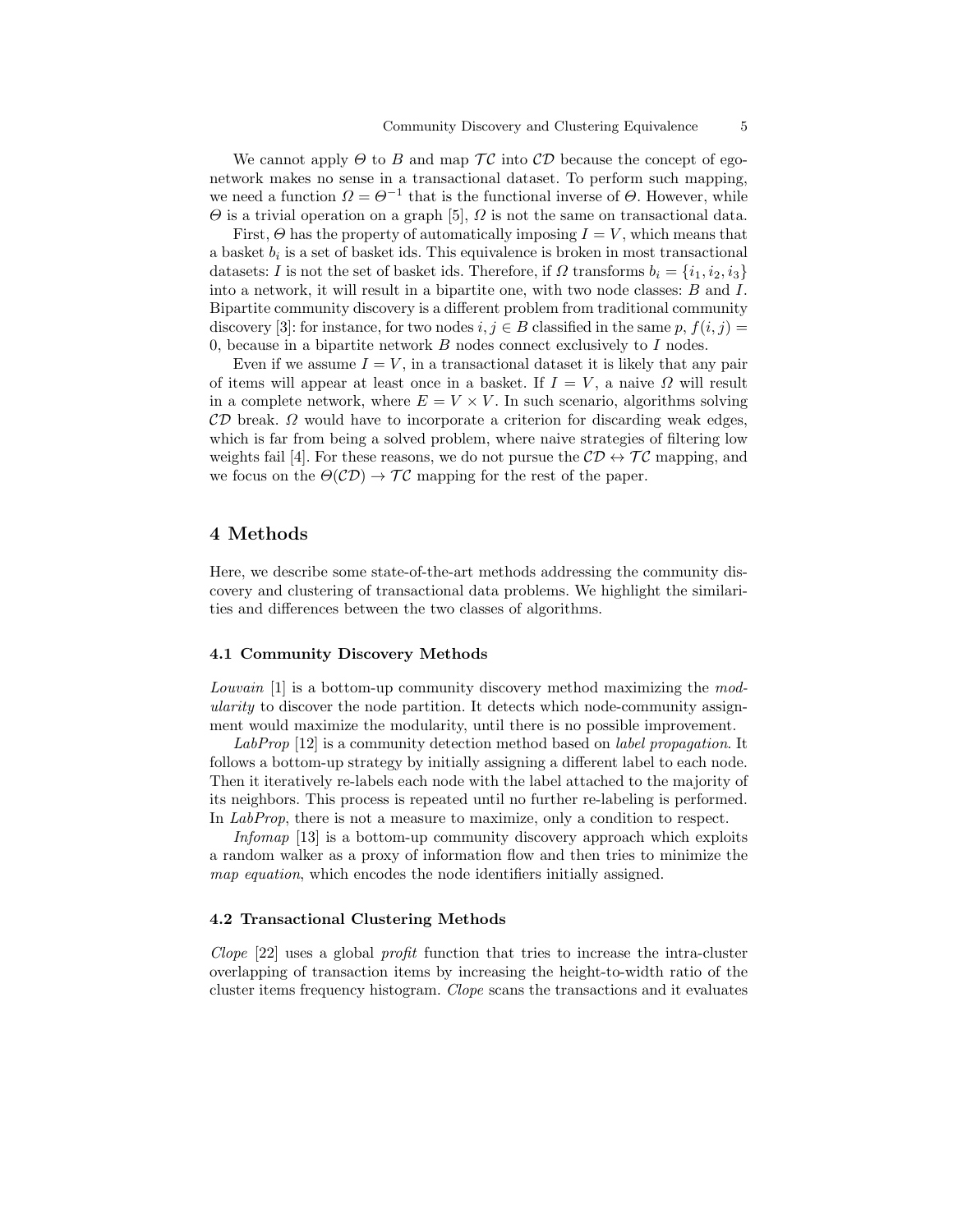#### 6 R. Guidotti, M. Coscia

the profit in placing a basket in a cluster, or in creating a new one. The procedure ends when no baskets are moved from a cluster to another. Clope requires a repulsion parameter r that is used to control the tightness of the clusters.

Practical [2] is a parameter-free method which scans the data and assigns each basket to an existing cluster or to a new one. The guiding quality function is akin to the "tf-idf" score used in information retrieval. Practical moves the baskets from a cluster to another while maximizing this function. It is able to automatically identify the clusters in presence of rare items.

TX-Means [6] is a parameter-free algorithm which partitions transactional data and extracts representative itemsets from each cluster. TX-Means is a topdown approach: it starts from a unique set of transactions and then splits them into partitions. The splitting principle follows the Bayesian Information Criteria (BIC) [15] of the original cluster versus the two subclusters. TX-Means uses the representative transactions to calculate the BIC. TX-Means peculiarities are  $(i)$ the usage of a local criterion instead of the maximization of a global function, and *(ii)* the usage of a centroid-based approach instead of a scanning schema.

#### 4.3 On the Methods Equivalence

Here we look at the six methods and we classify them according to the following dimensions: design, optimization, order, and features.

Design. This dimension refers to the way an algorithm explores the result space. A bottom-up approach starts from all observations as independent clusters and looks for the best way to aggregate them. A top-down approach starts with all observations clustered in the same group and looks for the best splits. TX-Means is the only top-down approach in this paper.

Optimization. This dimension rules the way the splits and merges are performed. We distinguish between global and local criteria. A global criterion takes the relationship between the entire dataset and the partition into account (Louvain, Infomap, Practical, Clope), while a local criterion will only consider what is only directly connected to the each entity (LabProp, TX-Means). Global criteria can be further divided in several subclasses, of which we consider two. Practical and Infomap score differently nodes/items depending whether they are common or rare. Clope and Louvain score weights considering the ratio between the items/nodes in a cluster with respect to those outside the community/cluster.

Order. An order-independent method is deterministic: each run of the algorithm will always return the same clusters. An order-dependent method will adopt a randomized greedy strategy returning similar, but different, clusters across different runs. Here, TX-Means is the only order-independent approach.

Features. Here we look at differences in input/output of the various methods. Considering the input, all the methods are parameter-free with the exception of Clope, which requires the repulsion parameter r. We set  $r = 1.5$  by default, as it empirically shows good performances on all the different datasets analyzed. As for the output, Infomap and TX-Means return a hierarchical structure. TX-Means also returns a representative for each community/cluster.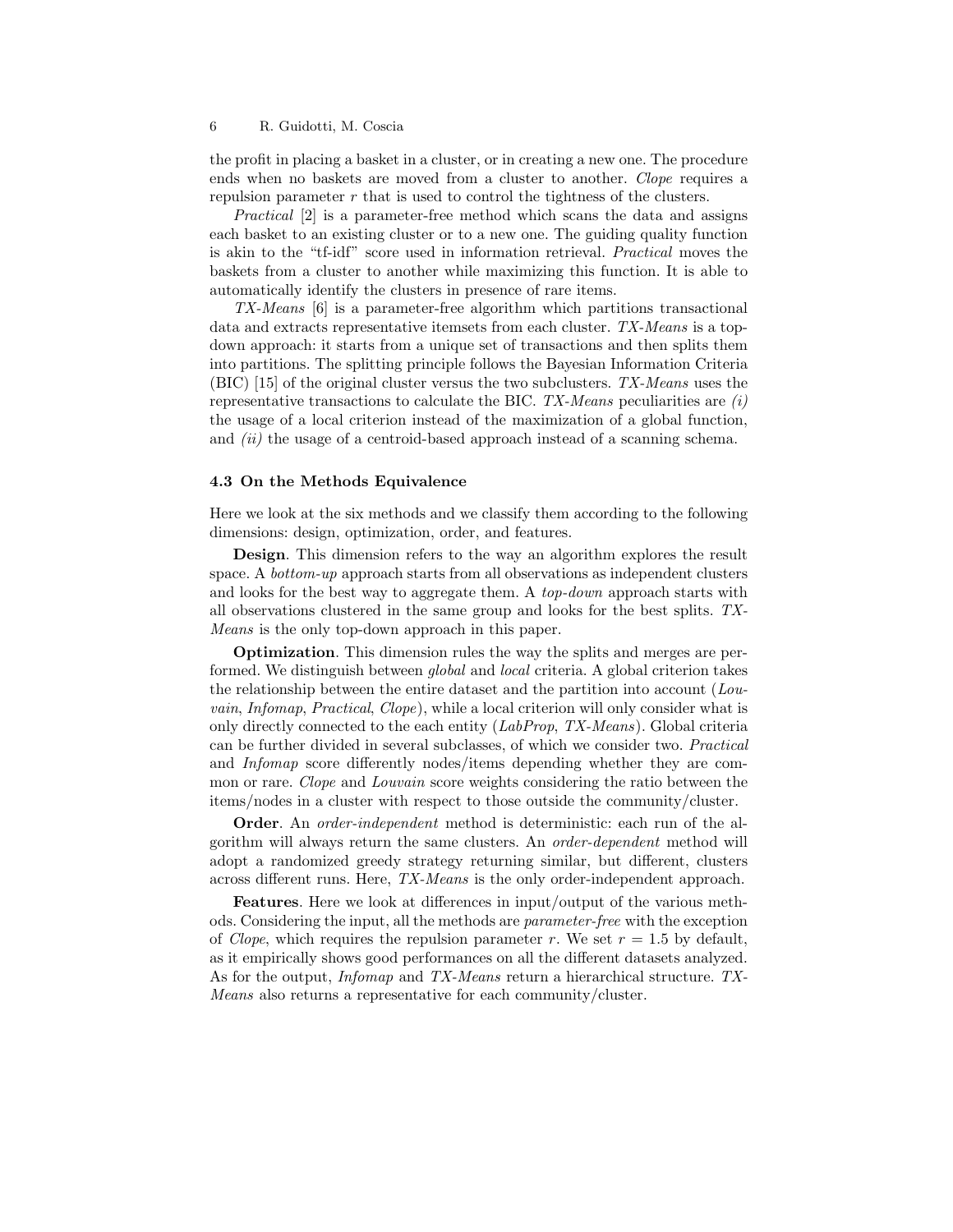| karate   | 34     | 78                   | 0.139    | 0.571 |       | 17.0  |
|----------|--------|----------------------|----------|-------|-------|-------|
| dolphins | 62     | 159                  | 0.084    | 0.259 | 2     | 31.0  |
| football | 115    | 613                  | 0.094    | 0.403 | 12    | 9.58  |
| amazon   | 16,716 | 48,739               | $3.5e-4$ | 0.649 | 5,000 | 13.49 |
| dblp     |        | $93,432$   $335,520$ | $7.7e-5$ | 0.715 | 5,000 | 22.45 |
| youtube  |        | 39,841 224,235       | $2.8e-4$ | 0.197 | 5,000 | 14.59 |

network  $\parallel$  nodes  $\parallel$  edges  $\parallel$  density  $\parallel$  avg clus coef  $\parallel$  communities  $\parallel$  avg com size

Table 1. Networks and communities descriptions.

# 5 Experiments

In this section we solve the community discovery problem  $\mathcal{CD}$  on real datasets with ground truth. We want to compare the performance differences between community discovery methods and transactional clustering algorithms.

#### 5.1 Datasets

Our data comes from  $SNAP^2$ . We chose three small and three large networks. Tab. 1 reports a description of the networks and their ground truth communities.

The karate network is the social network between members of a karate club at a US university. The dolphins network is a network of frequent associations between dolphins living off New Zealand. The football network is the network of American football games between Division IA colleges during Fall 2000. In the amazon network we have a link between frequently co-purchased products. The Amazon product category defines the ground-truth community. The dblp network is a co-authorship network where two authors are connected if they published at least one paper together. Authors who published to a certain journal/conference form a community. Finally, in the youtube social network users form friendship with each other and can create groups. The user-defined groups are ground-truth communities. For these three datasets we consider the top 5,000 communities with highest quality [21]. Nodes which are not part of any of these 5,000 communities are dropped from the network.

#### 5.2 Evaluation Measures

To evaluate the clustering quality we quantify the similarity between clusters and ground truth with the Normalized Mutual Information (NMI) [19]. NMI is preferred over *purity* because  $(i)$  it is more sensitive to the change in the clustering results, and (ii) it takes into account unbalanced distributions and does not necessarily improve when the number of clusters increases (as purity does). Given two sets of clusters  $C = \{c_1 \dots c_k\}$  and  $\mathcal{G} = \{g_1 \dots g_{k'}\}$ : NMI $(C, \mathcal{G})$  =  $I(\mathcal{C}, \mathcal{G})$  $\frac{I(\mathcal{C},\mathcal{G})}{0.5 * H(\mathcal{C}) + 0.5 * H(\mathcal{G})} \in [0,1],$  where  $I(\mathcal{C},\mathcal{G}) = \sum_k \sum_j \left( \frac{|c_k \cap g_j|}{N} \right) \log \left( \frac{N|c_k \cap g_j|}{|c_k||g_j|} \right)$  $\frac{\sqrt{|c_k \cap g_j|}}{|c_k||g_j|}$ ) is the mutual information [19], and  $H(\mathcal{C}) = -\sum_{k} \left( \frac{|c_k|}{N} \right) \log \left( \frac{|c_k|}{N} \right)$  is the Shannon entropy [16]. Aligned partitions have a NMI ∼1, misaligned partitions ∼0.

 $^2$  https://snap.stanford.edu/data/#communities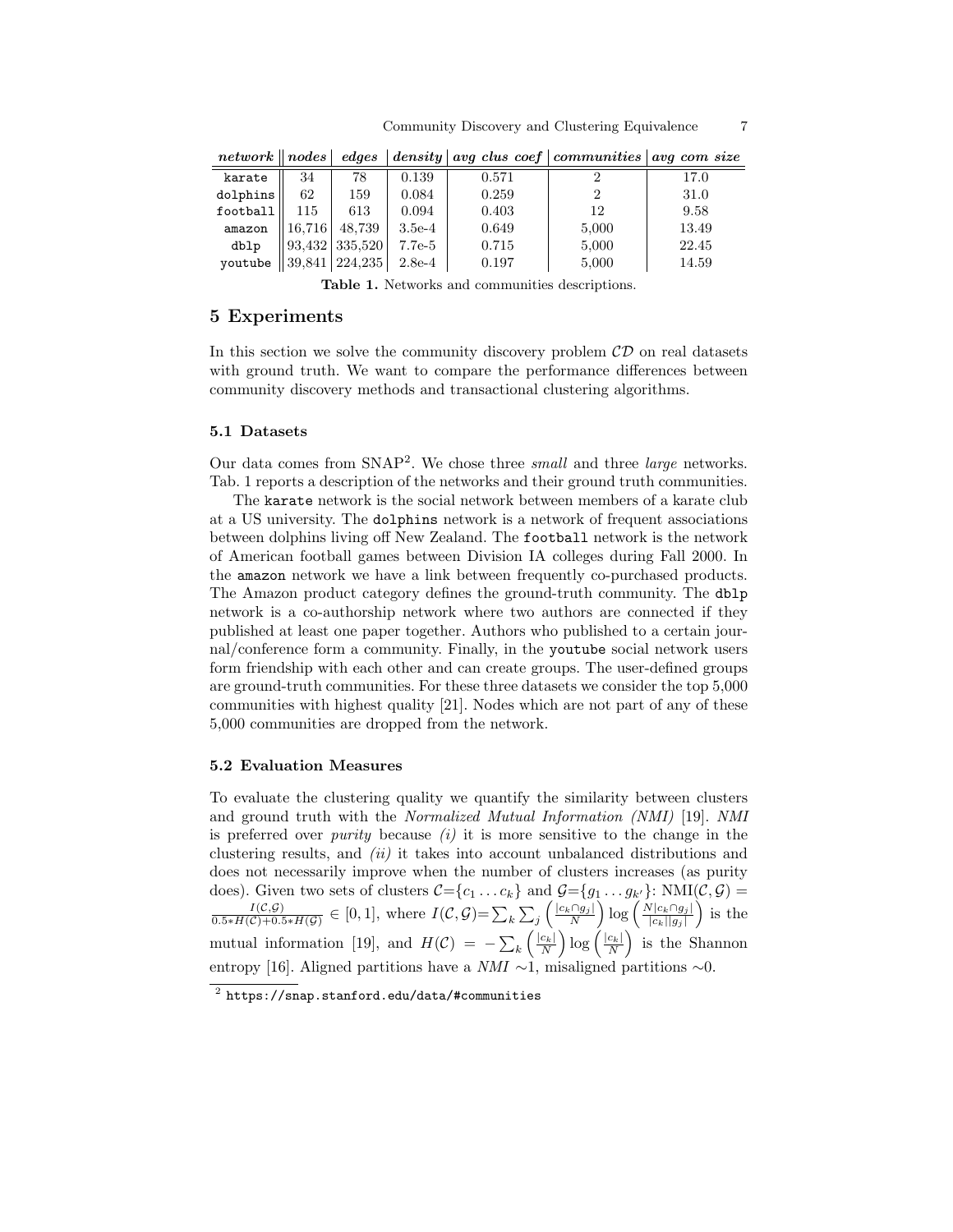<sup>8</sup> R. Guidotti, M. Coscia

| $\left. \bm{network} \, \right\  \mathop{\text{NMI}}\limits_{\mathbf{NMI}} \quad \delta_k$ | Infomap |                |             |                                                                                         | $Lowvain$ $LabProp$ $ TX-Means$ $Clope$ |                |                  |                |                         |            | Practical |                |
|--------------------------------------------------------------------------------------------|---------|----------------|-------------|-----------------------------------------------------------------------------------------|-----------------------------------------|----------------|------------------|----------------|-------------------------|------------|-----------|----------------|
|                                                                                            |         |                | $\vert$ NMI | $\delta_k$                                                                              |                                         | NMI $\delta_k$ | $\parallel$ NMI  | $\delta_k$     | $\overline{\rm\bf NMI}$ | $\delta_k$ | NMI       | $\delta_k$     |
| karate $\parallel 0.71$                                                                    |         |                | 0.27        | 3                                                                                       | 0.23                                    | $2^{\circ}$    | $\parallel$ 0.73 | $\overline{2}$ | $\mid 0.43$             | 3          | 0.77      | $\overline{2}$ |
| $d$ olphins $  0.57$                                                                       |         | $\overline{4}$ | $\pm 0.04$  | $\overline{4}$                                                                          | $\mid$ 0.01                             | $\overline{2}$ | $\parallel$ 0.53 | 6              | $\mid$ 0.52             | 10         | 0.77      | $\mathbf{2}$   |
| football $ 0.94 $                                                                          |         | $\bf{0}$       |             | $\begin{array}{cccc} \n\begin{array}{ccc} 0.20 & -1 & 0.22 \n\end{array} \n\end{array}$ |                                         | $-1$           | $\parallel 0.87$ |                | $-2 \ 10.91$            |            | 0.88      | 8              |
| amazon $\ 0.87 - 3.893\ 0.50 - 3.877\ 0.54 - 3.375\ 0.68$ 370 0.84 -1.583 0.68 -2.162      |         |                |             |                                                                                         |                                         |                |                  |                |                         |            |           |                |
| dblp $\ 0.64 -4.240\ 0.59 -4.417\ 0.75 -4.239\ 0.60 -563\ 0.86 -1,390\ 0.88 -1,233$        |         |                |             |                                                                                         |                                         |                |                  |                |                         |            |           |                |
| youtube $\ 0.39 -4.349\ 0.27 -4.037\ 0.32 -3.756\ 0.38 -408\ 0.72\ 12.024\ 0.33\ 3.654$    |         |                |             |                                                                                         |                                         |                |                  |                |                         |            |           |                |

**Table 2.** Experiments evaluation through NMI and  $\delta_k$ . Best performer for each dataset and each measure highlighted in bold. Ties are not broken.

We also evaluate the *deviation*  $\delta_k = |\mathcal{C}| - |\mathcal{G}|$  between the real number of clusters and the number of clusters detected:  $\delta_k \sim 0$  when the right number of cluster is detected,  $\delta_k>0$  if more clusters than real ones are detected,  $\delta_k<0$  otherwise.

#### 5.3 Results

We report in Tab. 2 the results of the experiments performed by solving the community discovery problem both for community discovery algorithms and also for transactional clustering algorithms, after having transformed the network according to the procedure described in Section 3.

First of all, we underline the good performance of transactional clustering algorithms. In particular, with respect to the *deviation*  $\delta_k$  it seems that clustering algorithms are better than community discovery methods in approximating the right number of communities for large networks.

Secondly, we observe that Clope is resulting to be one of the best performer in general in terms of NMI, but in the case of the youtube dataset it overestimates the number of communities, producing more than the double of the number of the real communities. As already discussed in [6], TX-Means is the best algorithm in keeping low the *deviation*  $\delta_k$ , at least in larger networks.

Finally, we notice how the clustering algorithms are able to maintain good NMI performance both for small and large dataset with very different levels of density, nodes overlapping and average community size while some community discovery methods have very poor performance in the small networks. In summary, there is not clear comparative advantages in community discovery for community discovery methods, and more often than not a transactional clustering algorithm will be the best performer.

To conclude the section, we depict in Fig. 2 the results of a community discovery algorithm (Infomap) and a transactional clustering one (*TX-Means*). We can see that the results are quantitatively the same, as the NMI values are almost equivalent. However, Infomap and TX-Means have different points of failure, which might make one more suitable in some scenarios than the other.

TX-Means returns a higher number of communities than the ground truth. However, it perfectly characterizes the boundary between the ground truth communities, and the additional ones are simply sub communities, hierarchically contained in the main two. On the other hand, Infomap is closer in number of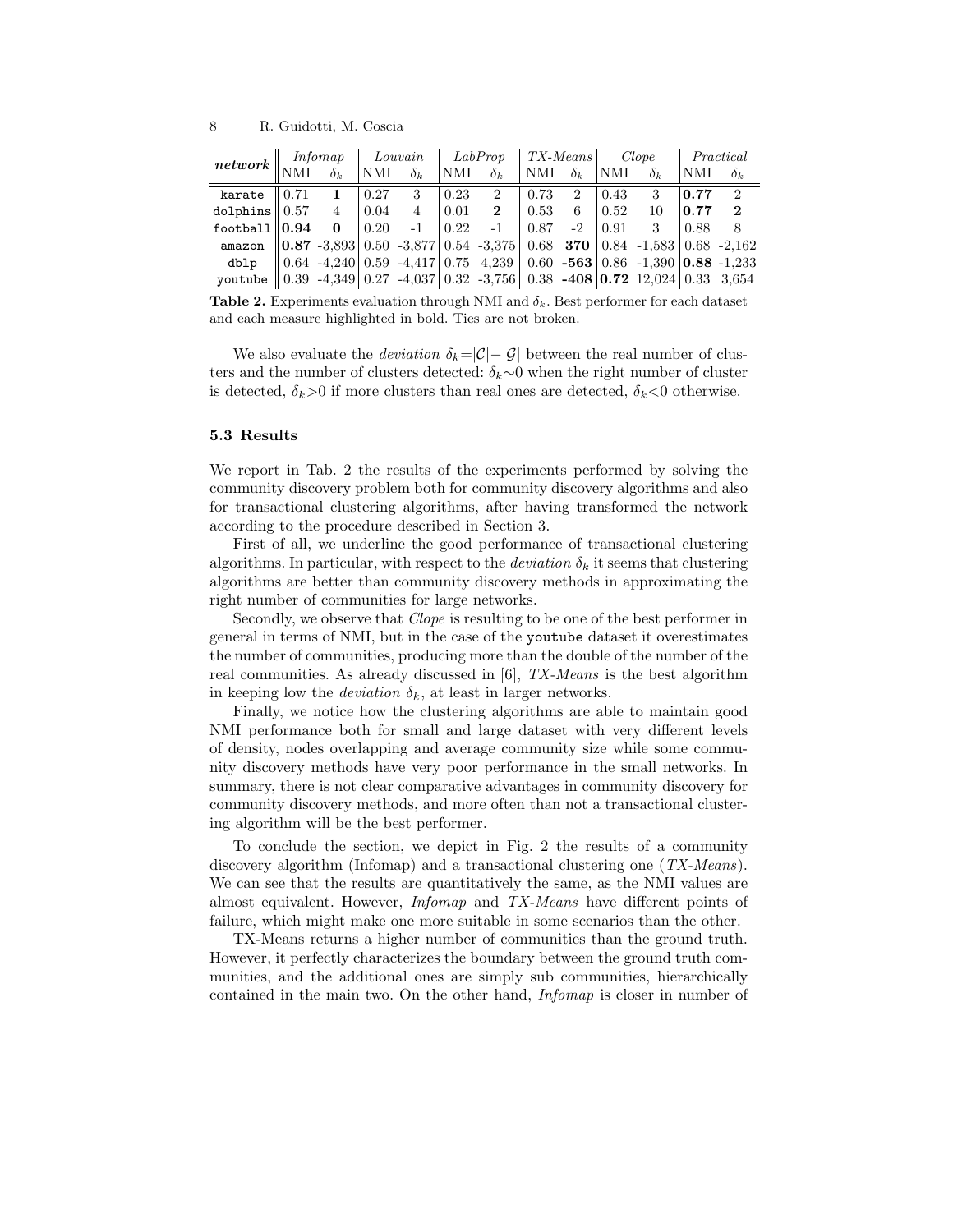

Fig. 2. The karate results: ground truth on the left, community discovery algorithm (Infomap, center), transactional clustering algorithm (TX-Means, right).



Fig. 3. The karate communities core nodes using a community discovery algorithm (Infomap, left) and a transactional clustering algorithm (TX-Means, right).

communities, by returning only one of the three sub communities. However, its community boundary detection is worse than TX-Means: node 10 should have been classified on the leftmost community instead of in the rightmost one.

Finally, in Fig. 3 we highlight another common characteristic of TX-Means and Infomap: their ability to enhance which are the *core* nodes of each community. Infomap considers as core nodes those with the highest page rank score, while for TX-Means we assume the core nodes are those in the representative transactions. Fig. 3 shows how TX-Means (right) is more "conservative" than Infomap (left): TX-Means mainly returns cliques of nodes delineating the backbone of the communities, Infomap mainly returns the hubs of the communities.

# 6 Conclusion

In this paper we have considered the problems of community discovery and of clustering transactional data and we have provided a formal mechanism to map the former into the latter. We have illustrated the main methodological similarities and differences among existing community discovery and transactional clustering approaches. Through some experiments, we have showed that such transformation empowers transactional clustering algorithms to perform as well as, or sometimes better than, specialized community discovery algorithms.

This paper can be the starting point for several interesting research directions. A very promising one is the extension of our mapping to show that community discovery  $\leftrightarrow$  clustering. To add the left equivalence, we need a methodology to clean noise from transactional data. One promising approach to do it is to use algorithms developed for solving the network backboning problem [4].